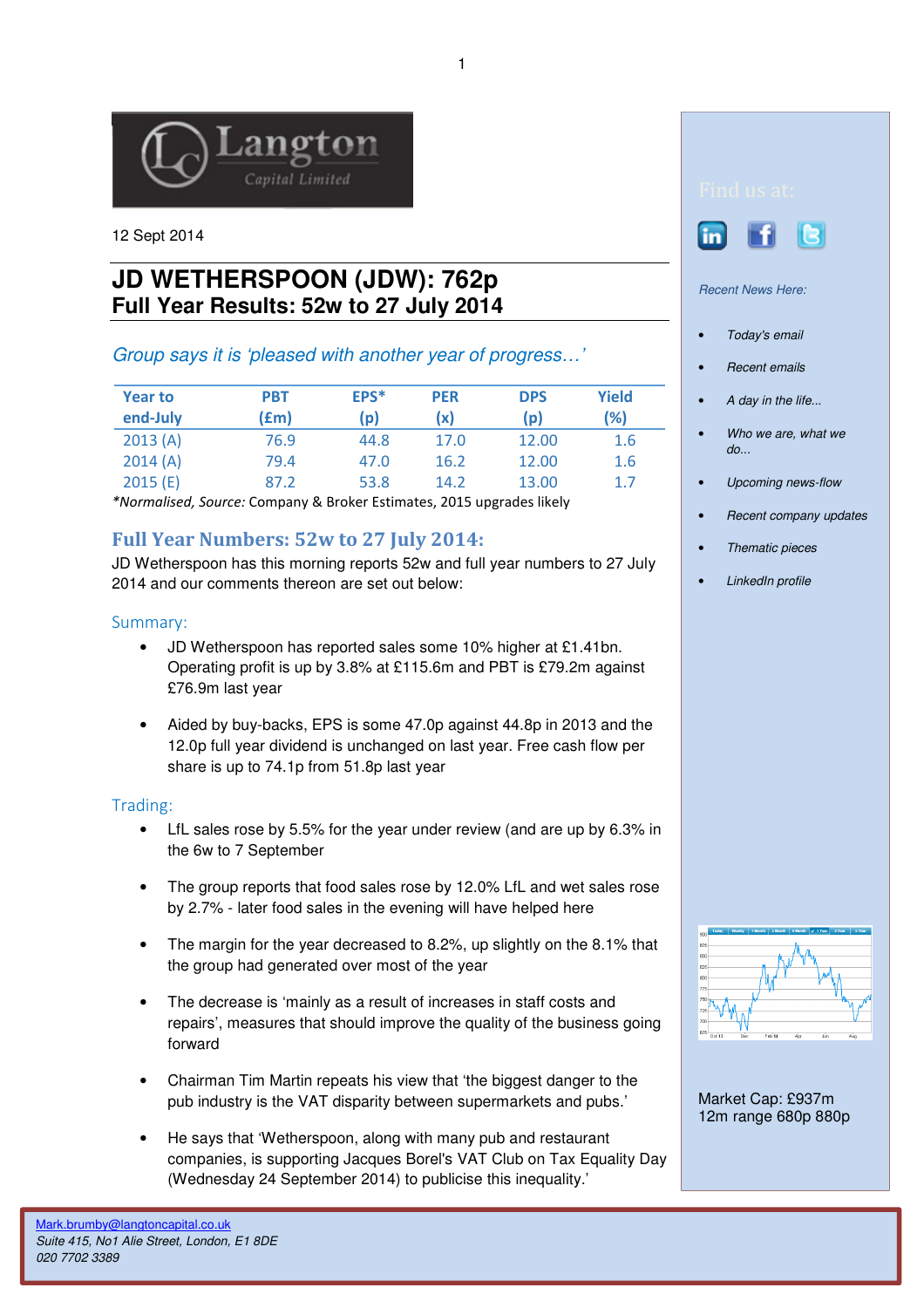• The group's LfL sales have picked up in recent weeks and recent trends are shown below:

| <b>Financial Period</b> | <b>LfL Sales</b> |  |  |  |
|-------------------------|------------------|--|--|--|
|                         | (%)              |  |  |  |
| Full year 2008/09       | $+1.2$           |  |  |  |
| Full year 2009/10       | $+0.1$           |  |  |  |
| Full year 2010/11       | $+2.1$           |  |  |  |
| Q1 2011/12              | $+1.1$           |  |  |  |
| Η1                      | $+2.1$           |  |  |  |
| Q3                      | $+2.0$           |  |  |  |
| Full year 2011/12       | $+3.2$           |  |  |  |
| Q1 2012/13              | $+7.1$           |  |  |  |
| Η1                      | $+6.9$           |  |  |  |
| Q <sub>3</sub>          | $+6.3$           |  |  |  |
| Full year 2012/13       | $+5.3$           |  |  |  |
| Q1                      | $+3.7$           |  |  |  |
| Q2 (first 12w)          | $+6.7$           |  |  |  |
| Η1                      | $+5.2$           |  |  |  |
| Q3                      | $+6.2$           |  |  |  |
| Full year 2013/14       | $+5.5$           |  |  |  |
| First 6w 2014/15        | $+6.3$           |  |  |  |
| Source: Company Reports |                  |  |  |  |

#### **Tab.1. Recent Sales Trends:**

Debt, Balance Sheet & Capital Spending:

- The group has opened 46 new pubs in the year to date and has closed five taking the total estate to 927 pubs at the year end
- Average development cost was £1.64m v £1.55m last year 'as we continue to increase expenditure on kitchens, customer areas and beer gardens'
- Total net debt at year end was £556.6m, up from £474.2m last year, driven by pub openings, the purchase of reversionary freeholds and the £24.6m purchase of shares (2.4% of outstanding shares)
- Debt to EBITDA at year end was 3.21 times (2013: 2.88 times) and the group had £138.1m of unused facilities as at end-July

#### Outlook:

- Current trading is clearly good and the group says 'the company is aiming for a reasonable outcome in the current financial year'
- The group adds 'the biggest danger to the pub industry, as indicated above, is the VAT disparity between supermarkets and pubs' and it has previously said that the late night levy could add £4k per pub to costs

**Langton View:** Q3 and Q4 presented reasonably easy comps given the snow last winter but the warm weather (July) will have had little impact on JDW and the World Cup was a small negative.

The new news comprises trading in the last two weeks of the year and the first six weeks of 2014/15 – and this has clearly been good.